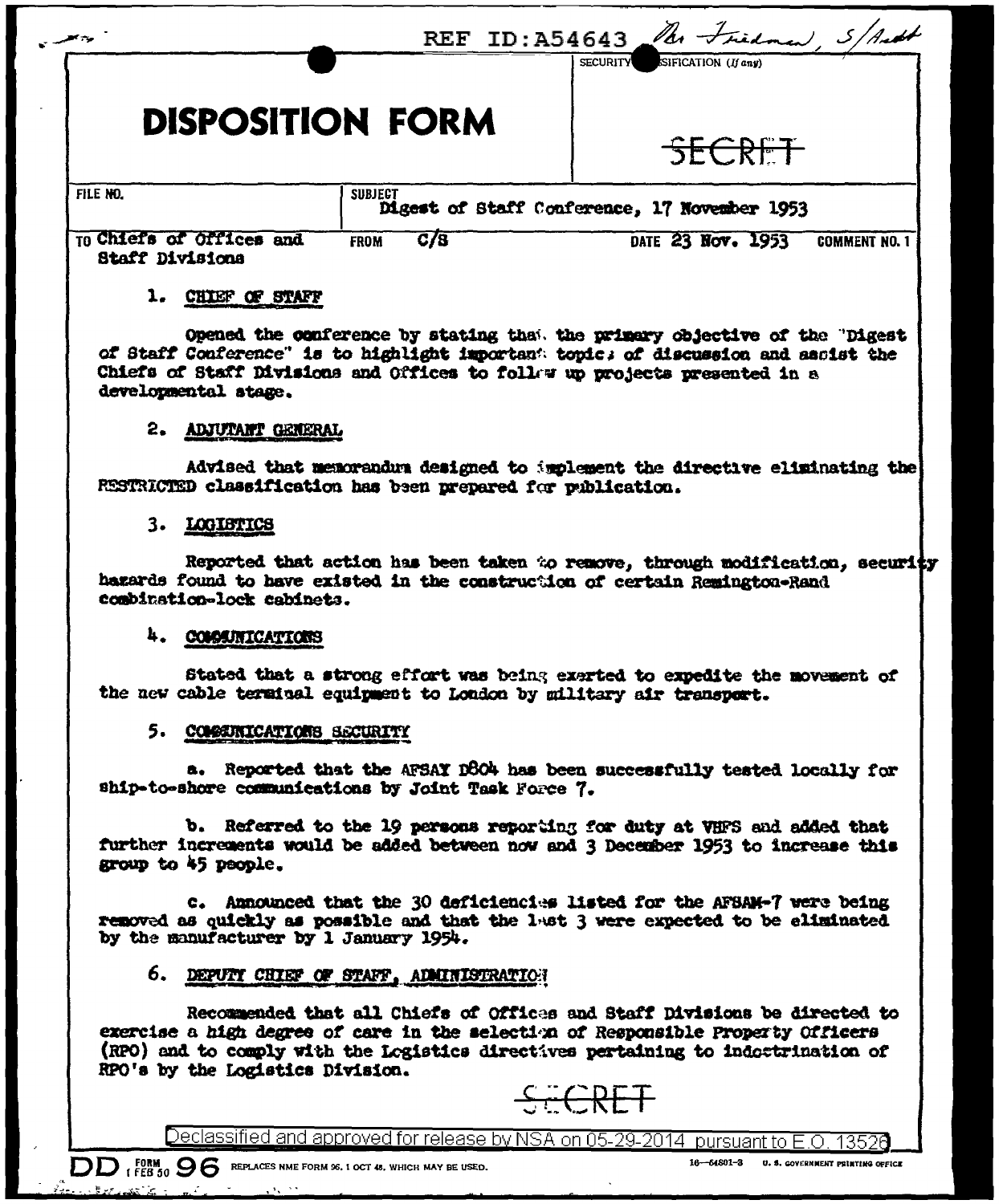

### 7. DEPUTY CHIEF OF STAFF. PLANS & OPERATIONS

Commented that at a recent USCIB meeting, the Director had recommended USCIB Directives Nos. 6, 9, and 12 be incorporated into one to cover all aspects of communications security. Noted, however, that in the interim, the Director had approved USCIB No. 6 in principle.

#### 8. TRAINING

Reported that the preparation of the technical film is on schedule and is expected to be ready about 1 March 1954. Noted that the overall cost was \$25,000, only \$5,000 of which is NSA's share.

#### 9. LEGAL ADVISOR

Discussed the legal rights of authors to "copyright" their books, etc., prepared in connection with official duties but not as a requisite of such duties. and made particular reference to employees of NSA. Offered to provide further explicit information upon request.

#### 10. PERSONNEL

a. Commented upon the proposed visit by representatives of PERS to a large metropolitan company in an effort to study and determine the reason for the success of their morale and recreation program.

b. Outlined briefly a few conditions of the Contingency Benefit Option Action as it applies to officers in the military service who are about to complete 18 years' service prior to 1 April 1954. Added that further information would be forthcoming following a study of the subject.

# 11. SUSLO

Requested that SUSIO be advised approximately 30 days in advance of any visit planned to the UK, to include the objective and length of stav of the visitor concerned.

# 12. HEADQUARTERS COMMANDANT

Remarked that sheds were planned for construction around the six cooling towers of the air-conditioning maghines in NACH PROC Division to permit continued operation throughout the year.

# 13. COLLECTION

Reported that a COLL representative was dispatched to New York to observe the operational efficiency of the "undulator" tape under working conditions to determine its value to NSA.

# 14. EXPLOITATION

a. Advised that NSA-90 would be the first PROD Division to move to Fort Meade on the interim move next September. Noted that approximately 1400 persons

# **FECRET**